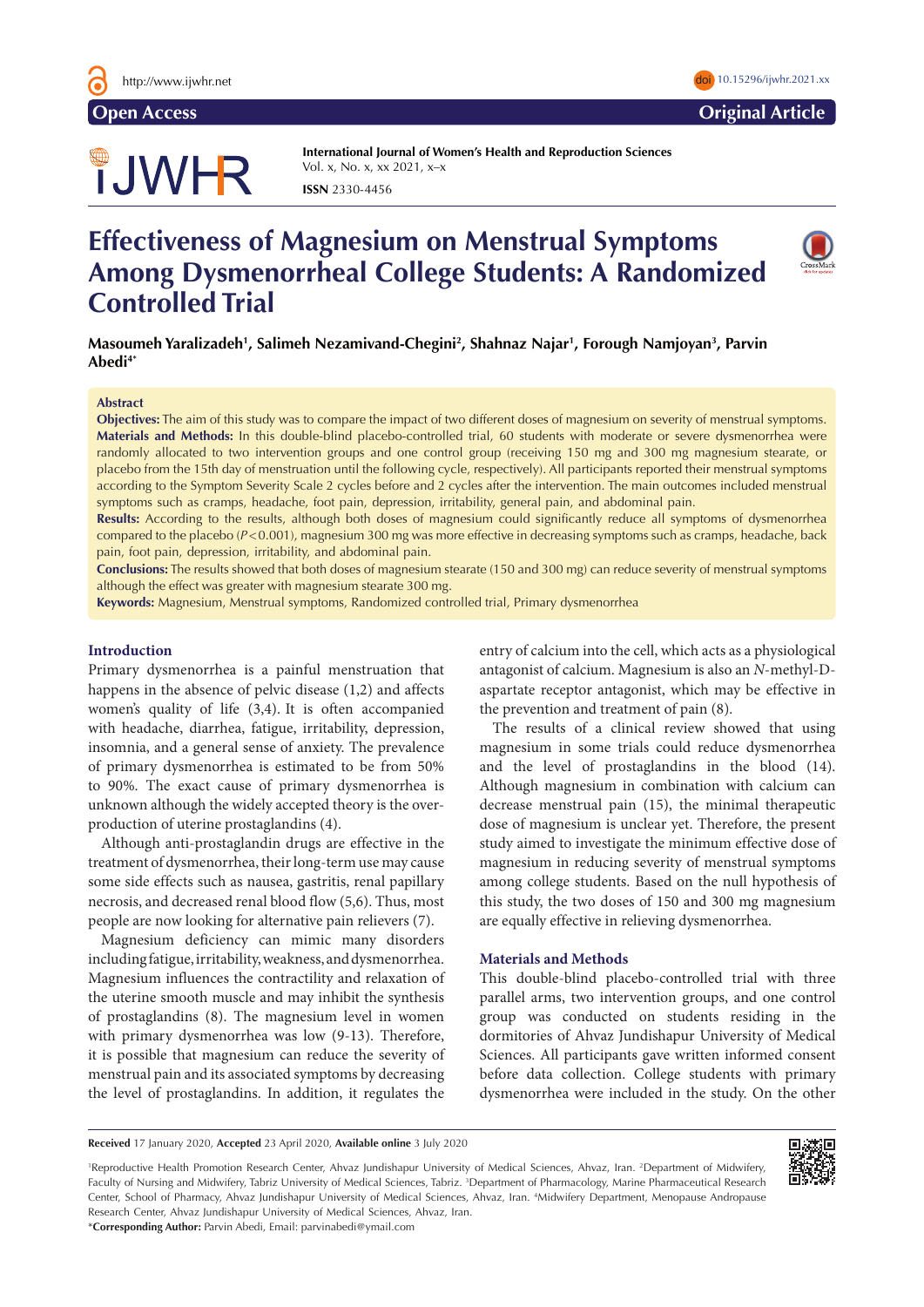#### Key Messages

- Discomforts related to dysmenorrhea is the most common gynaecologic complaint and affects 50% to 90% of young women.
- Based on this study, magnesium stearate can reduce severity of menstrual symptoms in female college students with dysmenorrhea.

hand, girls with secondary dysmenorrhea and any other diseases were excluded from the study.

Eligible students were randomly allocated to one of the three groups. Following criteria were also required for the study participants: having regular menstrual periods, having moderate or severe primary dysmenorrhea (pain score of 5-9 using a visual analog scale (VAS) in previous cycles), and being single. On the other hand, students with a history of any chronic diseases or those using oral contraceptive pills or vitamin supplements were excluded from the study. Considering the high prevalence of dysmenorrhea among young people and the usual age for college in Iran (between 18 and 22 years), this study was conducted on this age group.

Considering a mean (standard deviation) of 6.8 (1.4) of menstrual pain intensity based on the results of a study performed with a similar aim (16),  $α=0.05$ ,  $β=0.10$ , and 15% possible drop-outs, the sample size was calculated to be 20 for each group in order to detect at least a 25% reduction in pain intensity after the intervention.

To select the subjects, one of the researchers attended the students' rooms in the selected dormitories. She explained the aim of the study to the students, and those who were willing to participate and gave an affirmative answer to the question "Are you suffering from painful menstruation?" were requested to fill up the questionnaire containing questions to determine eligible persons. A total of 60 eligible students were enrolled in the study after signing a written informed consent form. It should be noted that the researchers did not recruit more than one person from each room due to the possible transmission of information about the intervention.

Then, the young girls were asked to record their pain intensity in the checklist (a diary) during two consecutive cycles and use any medication for relieving pain such as ibuprofen while not taking any other pain relievers, and they had to record every taken pill in the diary. The diary also included a table to record pain intensity and sick leaves (hours) due to pain during menstruation.

# Measurements

The questionnaire in this study included three sections. In the first section, the students were asked to state their socio-demographic and medical information, dysmenorrhea status, and personal habits. The second section encompassed the VAS, and the last section dealt

with dysmenorrhea using the somatic symptom scale (SSS).

Using a 10-cm line, the VAS represented the continuum of the student's opinion about the degree of pain. One extreme of the line represented 'unbearable pain' while the other extreme represented 'no pain at all'. The participants were asked to rate the degree of pain by making a mark on the line. The received scores from the scale were classified into mild, moderate, and severe dysmenorrhea if the scores were in the range of 1-3, 4-7, and 8-1, respectively  $(17)$ 

To evaluate the outcome of the study, the severity of menstrual symptoms was measured by SSS during four continuous cycles (2 cycles before and 2 cycles after the intervention). All participants reported their severity of 8 common menstrual symptoms on a 5-point Likerttype scale  $(0 =$  Symptom not present,  $1 =$  Slightly,  $2 =$ Moderately,  $3 =$  Severely,  $8x 4 =$  Very severely) 2 days before and after the onset of the menstrual bleeding. The SSS is a reliable and valid self-report measure of the somatic symptom burden (18).

# Intervention

Out of the 99 students, 60 cases completed the preintervention diaries and had consent to continue participation in the study, thus were randomly allocated into three groups with the allocation ratio of 1:1:1 using the random table produced by Excel to receive 300 and 150 mg/d of magnesium or placebo tablets (Figure 1). The person generating the random allocation table was unaware of the purpose of the study.

To preserve allocation concealment, a person who was unaware of the purpose of the study prepared sequentially numbered identical packages containing 40 pills (magnesium 300 mg, 150 mg, or a placebo to be used during the two cycles). Therefore, the researcher who distributed the medications and participants were both blinded to the study.

Each participant received a package based on the determined sequence at the enrolling visit. Moreover, 20 ibuprofen tablets (400 mg) and the second diary were given to them. The diary included the same pre-intervention items in addition to one extra item about the recording of taking the intervention pills.

The participants were asked to take the magnesium (two groups of 150 mg or 300 mg) or placebo pills regularly (one pill a day) from day 15 of their cycle until the day with no menstrual pain in the following cycle and to record the pill taking daily in the diary. In addition, they were instructed to take ibuprofen pills when they needed and record it in the other parts of the diary exactly similar to the pre-intervention period for two consecutive intervention cycles. The completed diaries with the remaining pills (both doses of the magnesium pills, placebo, and ibuprofen) were collected after two months.

Magnesium supplements are available in many types,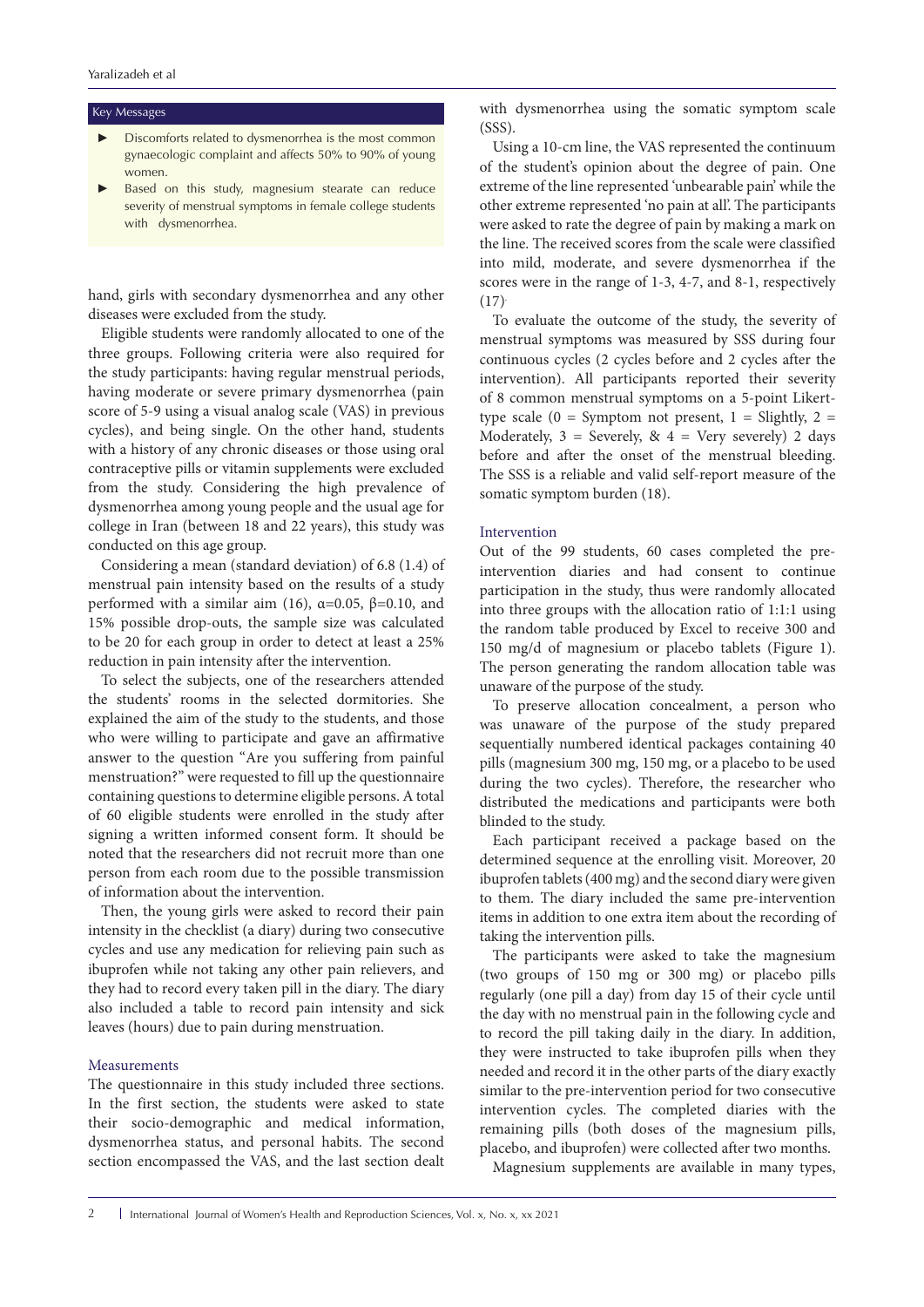

Figure 1. Flow Diagram of the Recruitment and Retention of Study Participants.

but magnesium stearate was used in this study because of its high bioavailability (19). Each tablet contained 150 mg or 300 mg magnesium stearate or some lactose, and microcrystalline cellulose as the excipient to be used by the two intervention groups. The placebo had the same ingredients except for magnesium and contained starch. The tablets were identical in color, shape, and size and were produced in the laboratory of the Pharmacy School of Ahvaz University of Medical Sciences under the direct supervision of the pharmacist from our research team. This study adheres to CONSORT guidelines.

The severity of menstrual symptom scores at each cycle was calculated as the mean score of symptoms two days before and three days after the start of menstruation. The average of the outcomes during the two pre-intervention cycles was considered as baseline values that were compared to the average of those recorded during the two cycles after the intervention.

# Statistical Analysis

One-way ANOVA was used for assessing the difference between the groups in terms of continuous data (i.e., age, age of menarche, and severity of menstrual symptoms), the severity of symptoms according to the SSS questionnaire (i.e., cramps, headache, back pain, foot pain, depression, irritability, general pain, abdominal pain, and the total score of symptoms), and the mean differences of dysmenorrhea syndrome before and after the intervention. The post hoc test (Sidak) was applied to identify the variable(s) that caused a significant difference. The Kruskal-Wallis test was employed to compare categorical data (i.e., educational level, exercise, family history of dysmenorrhea, and interference with daily activities). Finally, the ANCOVA test was used to compare between mean differences before and after the intervention. A 95% confidence interval was considered to demonstrate the results. All analyses were conducted

using SPSS (version 16.0), and *P*<0.05 was considered statistically significant.

# **Results**

Out of a total of 150 initially assessed university students, 99 cases were eligible and gave consent for participation. Of these 99 women, 39 cases were excluded because they were either not cooperative (n=11) or regretted to participate in the study (n=28). Finally, the remaining 60 students were randomly assigned to three groups, of whom none withdrew from the study (Figure 1). There was no considerable difference between the groups in any of the baseline characteristics. The mean (SD) of the age and their body mass index were  $21.0 \pm 1.5$  and  $24.6 \pm 2.5$ , respectively. One-third of the participants (33.3%) had regular exercise, 75% of cases reported a family history of dysmenorrhea, and 70% of them indicated that their menstrual pain interferes with their usual daily activities (Table 1).

Table 2 presents the mean and SD of dysmenorrhea symptoms in the three groups of magnesium 300 mg, 150 mg, and placebo. Based on the data, magnesium 300 mg could significantly reduce all areas of dysmenorrhea symptoms compared to magnesium 150 mg and placebo (*P*<0.001).

Table 3 provides the mean differences between magnesium 300 mg in comparison with magnesium 150 mg, and both these doses of magnesium as opposed to placebo. At baseline, there were no significant differences among the three groups. However, magnesium 150 mg was found to significantly decrease all symptoms of dysmenorrhea after the intervention compared to the placebo (*P*<0.05).

Magnesium 300 mg could also significantly reduce cramps (MD: -2.2, 95% CI: -3.3, -1.0), headache (MD: -1.3 95% CI: -2.5, -0.1), back pain (MD: -1.9, 95% CI: -2.9, -0.8), foot pain (MD: -1.8 95% CI: -2.8, -0.8), depression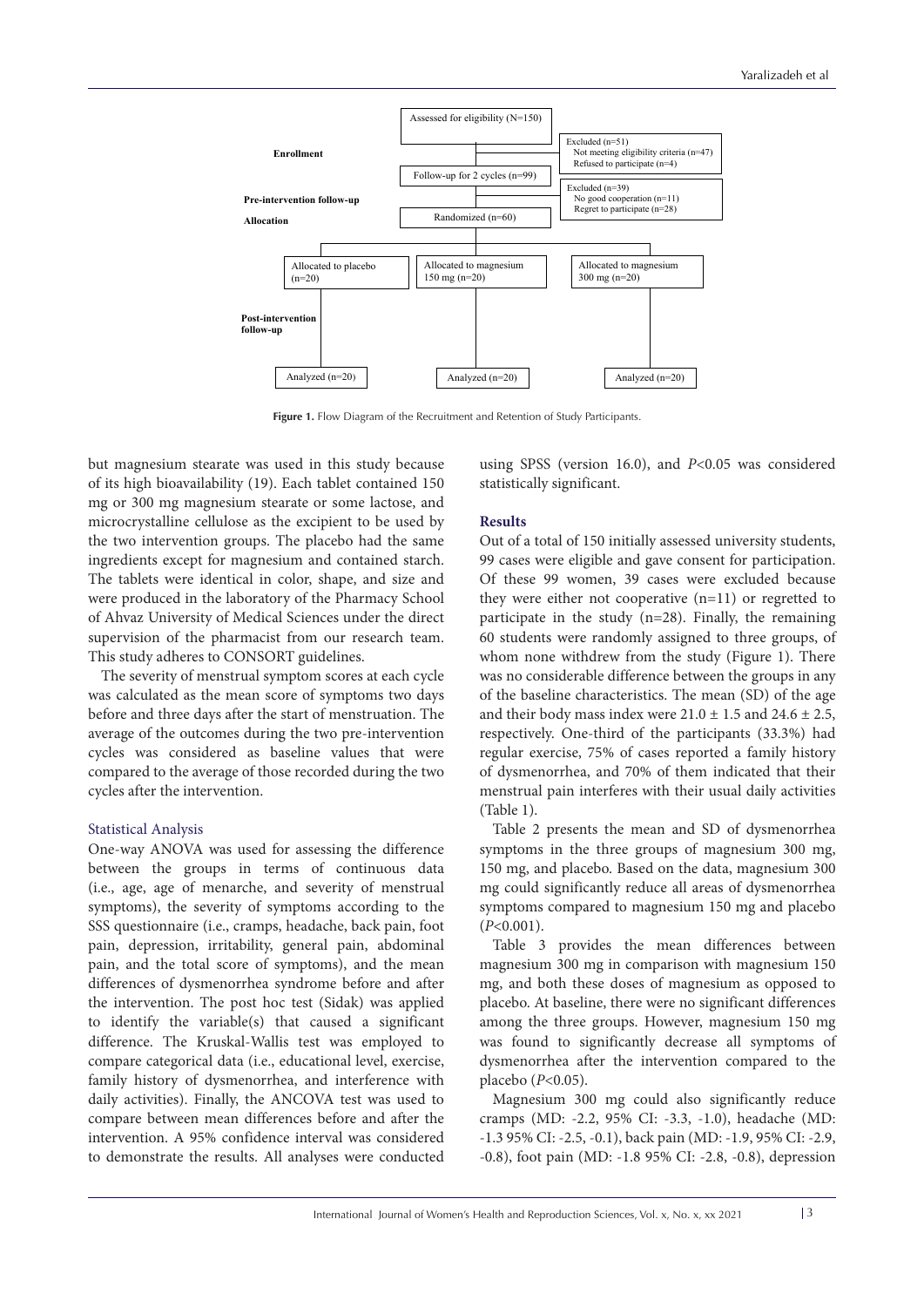#### Yaralizadeh et al

| Table 1. Baseline Characteristics of the Participants in Three Study Groups |  |  |  |  |  |
|-----------------------------------------------------------------------------|--|--|--|--|--|
|-----------------------------------------------------------------------------|--|--|--|--|--|

| <b>Characteristics</b>             | Magnesium 300 mg<br>$n=20$ (%)<br>$Mean \pm SD$ | Magnesium 150 mg<br>$n=20$ (%)<br>Mean $\pm$ SD | <b>Placebo</b><br>$n=20$ (%)<br>Mean $\pm$ SD |
|------------------------------------|-------------------------------------------------|-------------------------------------------------|-----------------------------------------------|
| Age $(y)$                          | $21.3 \pm 0.9$                                  | $21.0 \pm 1.6$                                  | $20.9 \pm 1.9$                                |
| $BMl$ (kg/m <sup>2</sup> )         | $24.5 \pm 2.3$                                  | $25.2 + 2.4$                                    | $24.2 + 2.7$                                  |
| Age at menarche $(y)$              | $12.2 \pm 0.4$                                  | $12.4 \pm 0.5$                                  | $12.2 \pm 0.7$                                |
| Educational level                  |                                                 | No. (%)                                         |                                               |
| Bachelor of science                | 13(35)                                          | 13(35)                                          | 17(85)                                        |
| Higher                             | 7(65)                                           | 7(65)                                           | 3(15)                                         |
| Regular exercise                   | 9(45)                                           | 6(30)                                           | 5(24)                                         |
| Family history of dysmenorrhea     | 15(75)                                          | 17(85)                                          | 13(65)                                        |
| Interference with daily activities | 16(80)                                          | 12(60)                                          | 14(70)                                        |

*Note*. BMI: Body mass index; SD: Standard deviation.

|  |  |  |  | Table 2. Comparison of the Study Groups With Regard to the Severity of Menstrual Symptoms* |  |  |
|--|--|--|--|--------------------------------------------------------------------------------------------|--|--|
|--|--|--|--|--------------------------------------------------------------------------------------------|--|--|

| <b>Menstrual Symptoms</b><br>$(SSS:0 - 20)$ | Magnesium 300 mg<br>$(n=20)$<br>Mean $\pm$ SD | Magnesium 150 mg<br>$(n=20)$<br>Mean $\pm$ SD | <b>Placebo</b><br>$(n=20)$<br>$Mean \pm SD$ | P Value |  |
|---------------------------------------------|-----------------------------------------------|-----------------------------------------------|---------------------------------------------|---------|--|
| Cramp                                       |                                               |                                               |                                             |         |  |
| Baseline                                    | $6.5 + 1.8$                                   | $6.6 + 1.3$                                   | $6.7 \pm 2.1$                               | 0.91    |  |
| After intervention                          | $1.7 \pm 1.5$                                 | $3.9 \pm 1.5$                                 | $6.7 \pm 2.2$                               | < 0.001 |  |
| Headache                                    |                                               |                                               |                                             |         |  |
| Baseline                                    | $3.9 \pm 2.3$                                 | $4.5 \pm 2.2$                                 | $4.0 \pm 2.8$                               | 0.70    |  |
| After intervention                          | $0.5 \pm 0.8$                                 | $1.8 \pm 1.4$                                 | $3.9 \pm 2.9$                               | < 0.001 |  |
| Back pain                                   |                                               |                                               |                                             |         |  |
| Baseline                                    | $7.4 \pm 1.2$                                 | $6.9 \pm 1.3$                                 | $6.8 \pm 1.1$                               | 0.30    |  |
| After intervention                          | $2.1 \pm 1.7$                                 | $4.0 \pm 1.3$                                 | $5.8 \pm 1.9$                               | < 0.001 |  |
| Foot pain                                   |                                               |                                               |                                             |         |  |
| Baseline                                    | $3.8 \pm 1.8$                                 | $4.1 \pm 1.3$                                 | $4.0 \pm 1.9$                               | 0.80    |  |
| After intervention                          | $0.2 \pm 0.6$                                 | $2.1 \pm 1.3$                                 | $3.4 \pm 2.2$                               | < 0.001 |  |
| Depression                                  |                                               |                                               |                                             |         |  |
| Baseline                                    | $5.9 \pm 2.1$                                 | $6.0 \pm 1.3$                                 | $5.5 \pm (1.5)$                             | 0.68    |  |
| After intervention                          | $1.6 \pm 0.9$                                 | $3.0 \pm 1.2$                                 | $5.4 \pm 2.0$                               | < 0.001 |  |
| Irritability                                |                                               |                                               |                                             |         |  |
| Baseline                                    | $5.8 \pm 1.6$                                 | $5.4 \pm 1.7$                                 | $6.1 \pm 1.9$                               | 0.51    |  |
| After intervention                          | $1.4 \pm 1.3$                                 | $2.6 \pm 1.3$                                 | $5.9 \pm 1.7$                               | < 0.001 |  |
| General pain                                |                                               |                                               |                                             |         |  |
| Baseline                                    | $5.0 \pm 1.4$                                 | $4.4 \pm 2.3$                                 | $5.2 \pm 2.6$                               | 0.51    |  |
| After intervention                          | $1.0 \pm 1.2$                                 | $2.1 \pm 1.5$                                 | $4.8 \pm 2.7$                               | < 0.001 |  |
| Abdominal pain                              |                                               |                                               |                                             |         |  |
| Baseline                                    | $7.4 \pm 1.9$                                 | $7.5 \pm 2.0$                                 | $8.0 \pm 1.5$                               | 0.49    |  |
| After intervention                          | $2.2 \pm 1.3$                                 | $3.7 \pm 1.6$                                 | $7.7 \pm 1.4$                               | < 0.001 |  |
| Total score of symptoms                     |                                               |                                               |                                             |         |  |
| Baseline                                    | $45.7 \pm 6.4$                                | $45.6 \pm 4.2$                                | $46.5 \pm 6.6$                              | 0.85    |  |
| After intervention                          | $10.9 \pm 3.7$                                | $23.3 \pm 4.1$                                | $43.8 \pm 8.4$                              | < 0.001 |  |

*Note*. \* The average scores of two cycles, the total score that can be earned for each symptom in each cycle between 0 and 20, were calculated from the total score of 0-5 over the 4 days (2 days before and 2 days after of menstrual bleeding). SD: Standard deviation.

(MD: -1.3 95% CI: -2.3. -0.3), irritability (MD: -1.2, 95% CI: -2.1, -0.1), abdominal pain (MD: -1.5 95% CI: -2.4, -0.5), and the total score of symptoms (MD: -12.4 95% CI: -16.1, -8.7) compared to magnesium 150 mg. No side effect was reported by any of the participants in the three groups. There was no significant difference regarding the use of analgesics in the three groups.

# **Discussion**

This study was conducted to compare the effect of two doses of magnesium stearate (300 and 150 mg) on the severity of the menstrual syndrome. The results showed that taking both doses of magnesium reduced the severity of menstrual symptoms. However, magnesium 300 mg was more effective than magnesium 150 mg.

4 International Journal of Women's Health and Reproduction Sciences, Vol. x, No. x, xx 2021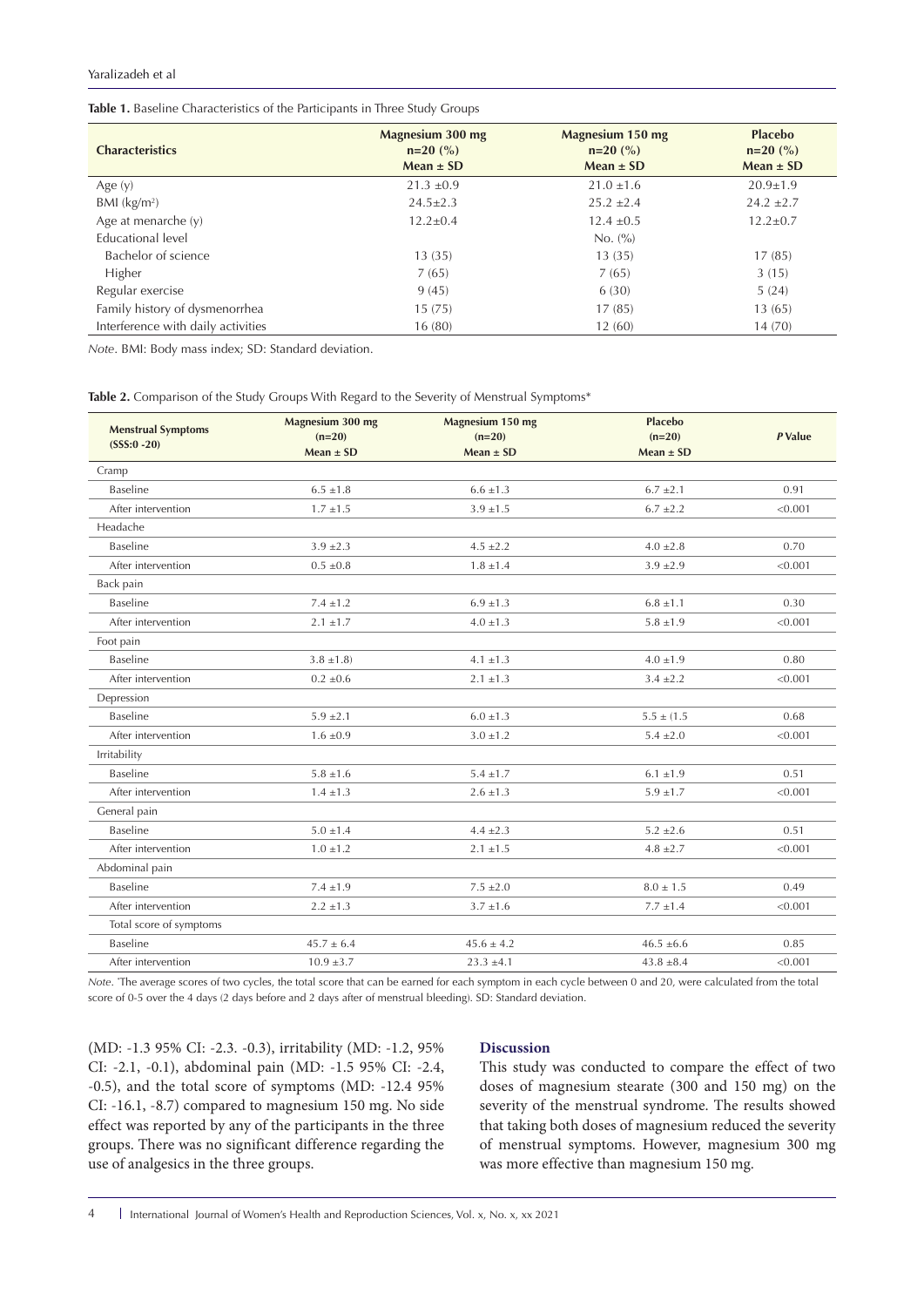**Table 3.** Mean Differences of Severity of Menstrual Symptoms in Three Groups of Study

| Menstrual Symptoms (0-20)* | <b>Comparison of Magnesium 300 mg</b><br><b>With Placebo</b> |              | <b>Comparison of Magnesium 150 mg</b><br><b>With Placebo</b> |                  | <b>Comparison of Magnesium 300 With</b><br>150 mg |           |
|----------------------------|--------------------------------------------------------------|--------------|--------------------------------------------------------------|------------------|---------------------------------------------------|-----------|
|                            | MD (95% CI)                                                  | $\mathbf{P}$ | MD (95% CI)                                                  | $\boldsymbol{P}$ | MD (95% CI)                                       | $\pmb{P}$ |
| Cramp                      |                                                              |              |                                                              |                  |                                                   |           |
| Baseline                   | $-0.2$ $(-1.3, 0.9)$                                         | 0.67         | $-0.1 (-1.2, 1.0)$                                           | 0.85             | $-0.1$ $(-1.2, 0.9)$                              | 0.80      |
| After intervention         | $-5.0$ $(-6.1, -3.9)$                                        | < 0.001      | $-2.8$ $(-3.9, -1.7)$                                        | < 0.001          | $-2.2$ $(-3.3, -1.0)$                             | < 0.001   |
| Headache                   |                                                              |              |                                                              |                  |                                                   |           |
| <b>Baseline</b>            | $-0.1$ $(-1.7, 1.4)$                                         | 0.84         | $0.4 (-1.0, 2.0)$                                            | 0.54             | $-0.6$ $(-2.2, 0.9)$                              | 0.42      |
| After intervention         | $-3.5$ $(-4.7, -2.2)$                                        | < 0.001      | $-2.1$ $(-3.3, -0.8)$                                        | 0.001            | $-1.3$ $(-2.5, -0.1)$                             | 0.034     |
| Back pain                  |                                                              |              |                                                              |                  |                                                   |           |
| <b>Baseline</b>            | $0.5(-0.2, 1.3)$                                             | 0.15         | $0.1 (-0.7, 0.8)$                                            | 0.84             | $0.5(-0.3, 1.3)$                                  | 0.22      |
| After intervention         | $-3.7$ $(-4.7, -2.6)$                                        | < 0.001      | $-1.8$ $(-2.8, -0.7)$                                        | 0.001            | $-1.9$ $(-2.9, -0.8)$                             | 0.001     |
| Foot pain                  |                                                              |              |                                                              |                  |                                                   |           |
| <b>Baseline</b>            | $-0.3$ $(-1.3, 0.8)$                                         | 0.60         | $0.1 (-1.0, 1.1)$                                            | 0.92             | $-0.3$ $(-1.4, 0.7)$                              | 0.54      |
| After intervention         | $-3.1(-4.1, -2.1)$                                           | < 0.001      | $-1.3$ $(-2.2, -0.3)$                                        | 0.009            | $-1.8$ $(-2.8, -0.8)$                             | < 0.001   |
| Depression                 |                                                              |              |                                                              |                  |                                                   |           |
| <b>Baseline</b>            | $0.3$ $(-0.7, 1.3)$                                          | 0.57         | $0.4 (-0.6, 1.5)$                                            | 0.39             | $-0.1$ $(-1.2, 0.9)$                              | 0.77      |
| After intervention         | $-3.8$ $(-4.7, -2.8)$                                        | < 0.001      | $-2.4$ $(-3.4, -1.4)$                                        | < 0.001          | $-1.3$ $(-2.3. -0.3)$                             | 0.006     |
| Irritability               |                                                              |              |                                                              |                  |                                                   |           |
| <b>Baseline</b>            | $-0.3$ $(-1.3, 0.8)$                                         | 0.61         | $-0.6$ $(-1.7, 0.5)$                                         | 0.25             | $0.3 (-0.7, 1.4)$                                 | 0.52      |
| After intervention         | $-4.5$ $(-5.4, -3.5)$                                        | < 0.001      | $-3.3$ $(-4.2, -2.3)$                                        | < 0.001          | $-1.2$ $(-2.1, -0.1)$                             | 0.013     |
| General pain               |                                                              |              |                                                              |                  |                                                   |           |
| <b>Baseline</b>            | $-0.1$ $(-1.5, 1.2)$                                         | 0.82         | $-0.7$ $(-2.1, 0.6)$                                         | 0.28             | $0.6(-0.7, 2.0)$                                  | 0.38      |
| After intervention         | $-3.8$ $(-5.0, -2.5)$                                        | < 0.001      | $-2.7$ $(-3.9, -1.4)$                                        | < 0.001          | $-1.1$ $(-2.3, -0.1)$                             | 0.081     |
| Abdominal pain             |                                                              |              |                                                              |                  |                                                   |           |
| <b>Baseline</b>            | $-0.6$ $(-1.7, 0.5)$                                         | 0.27         | $-0.5$ $(-1.6, 0.5)$                                         | 0.37             | $-0.1$ $(-1.3, 1.0)$                              | 0.82      |
| After intervention         | $-5.5$ $(-6.4, -4.5)$                                        | < 0.001      | $-4.0$ $(-4.9, -3.0)$                                        | < 0.001          | $-1.5$ $(-2.4, -0.5)$                             | 0.003     |
| Total score of symptoms    |                                                              |              |                                                              |                  |                                                   |           |
| Baseline                   | $-0.9$ $(-4.6, 2.8)$                                         | 0.63         | $-0.9$ $(-4.6, 2.8)$                                         | 0.61             | $0.1 (-3.6, 3.7)$                                 | 0.97      |
| After intervention         | $-32.9$ $(-36.6, -29.2)$                                     | < 0.001      | $-20.4$ $(-24.1, -16.7)$                                     | < 0.001          | $-12.4(-16.1,-8.7)$                               | < 0.001   |

*Note*. \* The average scores of two cycles, the total score that can be earned for each symptom in each cycle between 0 and 20, were calculated from the total score of 0-5 over the 4 days (2 days before and 2 days after of menstrual bleeding). MD (95% CI): Mean difference (95% confidence interval).

Dysmenorrhea and its associated symptoms are the most commonly experienced problems in women with normal ovulatory cycles. The prevalence of primary and secondary dysmenorrhea was 71% and 18% in young females in Iran, respectively (20). Therefore, finding appropriate and effective alternatives for its treatment is important. The most common treatment for relieving symptoms is using non-steroidal, anti-inflammatory drugs whose failure rate is about 20-25%, and side effects can be observed in some cases (21). Therefore, many researchers have been attempting to find other treatments such as complementary and alternative therapies, and numerous studies are being conducted on this subject.

Nutrition is one of the most important factors influencing the quality of life. Nutritional and metabolic conditions may have an important role in the etiology and treatment of menstrual disorders (22). The most lacking nutrients reported in a typical college-student's diet are fiber, vitamin D, vitamin E, calcium, magnesium, potassium, and iron (23,24).

Many nutritional studies have reported lower intake of mineral nutrients such as magnesium among university students in Iran (25). Furthermore, the dietary surveys of people in Europe and the United States revealed that the rate of magnesium intake is lower than the recommendation (26). Low mineral and vitamin intakes have been mentioned in the Iranian students' diet. For example, Saeedian Kia et al indicated that there are lower serum levels of Ca and Mg in women with pre-menstrual syndrome (PMS) compared with their healthy controls  $(25)$ <sup>.</sup>

According to the results of the present study, magnesium 150 mg and 300 mg were both effective in reducing the dysmenorrhea symptoms compared to placebo. However, magnesium 300 represented better results when compared to magnesium 150 mg. Although the positive effects of magnesium supplementation on the pain reduction of women with primary dysmenorrhea have been already shown in some clinical trials (26,27), the literature lacks any study comparing the two doses of magnesium.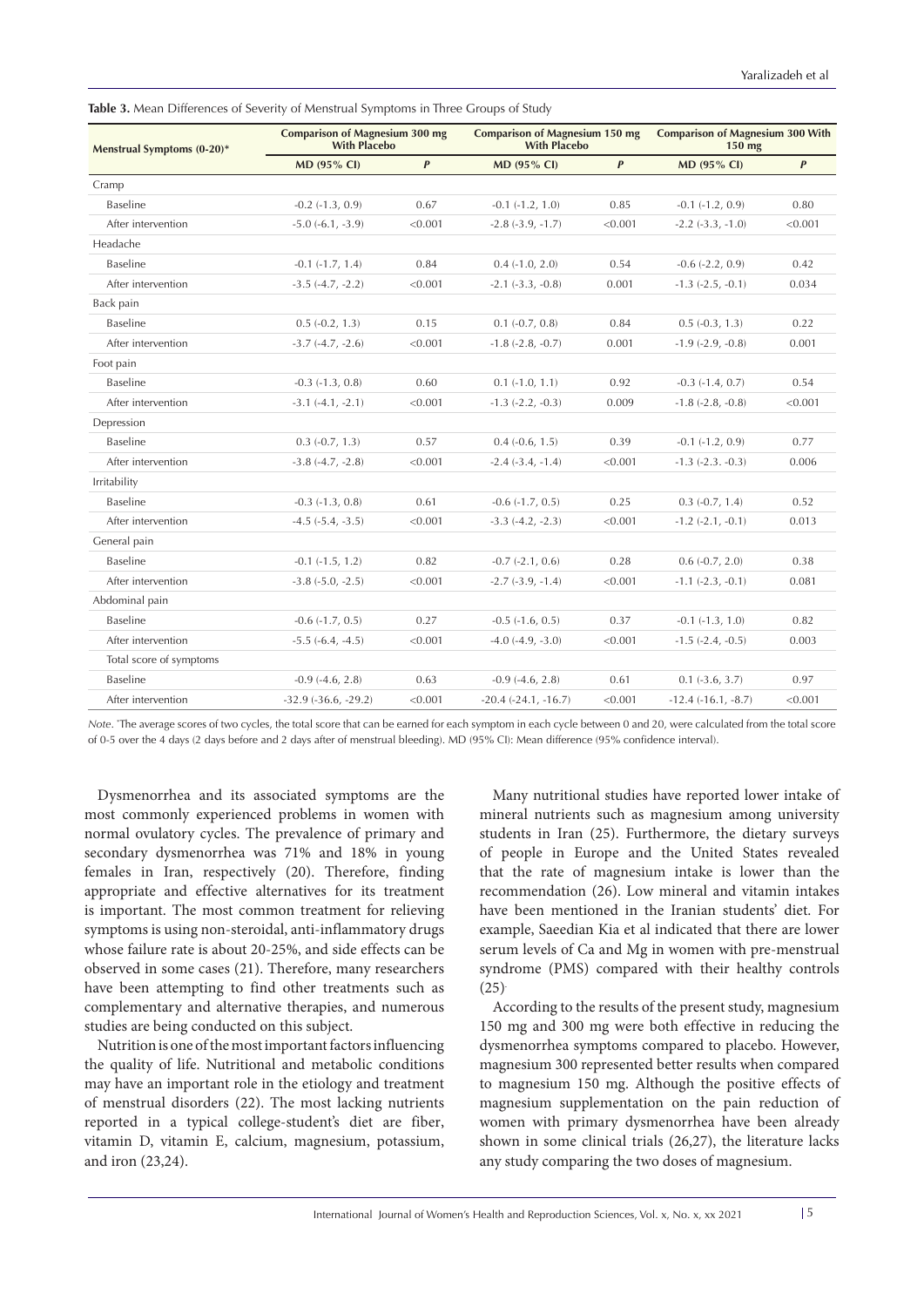In their study on 30 young girls with dysmenorrhea, Benassi et al used 4.5 mg oral magnesium pidolate for three days from the 7<sup>th</sup> day before the onset of menses until the 3<sup>rd</sup> day of menstruation. The results demonstrated that magnesium could significantly decrease dysmenorrhea on the first day of menstruation and this reduction continued until six cycles (26), which is in line with our findings.

To compare the effect of magnesium with vitamin B6, Ebrahimi et al enrolled 126 young girls and divided them into three groups of magnesium, vitamin B6, and placebo. Their results showed that although magnesium could significantly reduce some symptoms of dysmenorrhea such as craving, water retention, and anxiety, the effect of magnesium in terms of somatic changes and depression was equal to or less than that of vitamin B6 (28). This discrepancy between our results and those of Ebrahimi et al may be because they used magnesium 250 mg and different scales for assessing dysmenorrhea symptoms.

Likewise, Fathizadeh et al reported that a combination of Mg and vitamin B6 was more effective than Mg and placebo for decreasing PMS symptoms (29). In a casecontrol study, Saeedian Kia et al found that magnesium deficiency was more prevalent in women with PMS (25). In this study, the null hypothesis was rejected because the two doses of magnesium were not the same.

#### Strengths and Limitations of the Study

To the best of our knowledge, this is the first study to compare the effect of two doses of magnesium on primary dysmenorrhea. The researchers intensively followed the participants for four cycles (two cycles before and two cycles after treatment). However, this study has some limitations. First, the magnesium intake of the participants was not measured in this study. Therefore, the significant effect of the two doses of magnesium on the observed pain relief in this study may be related to magnesium deficiency in the diet of the participants. In addition, this study was conducted only in dormitories in an urban setting, which may not be generalized to other girls from rural populations. Finally, the diagnosis of primary dysmenorrhea was only based on self-report while not using any other diagnostic tests such as sonography.

### **Conclusions**

The results showed that both doses of magnesium stearate (150 and 300 mg) can reduce the severity of menstrual symptoms in students with primary dysmenorrhea with no adverse events. The effect was higher with magnesium stearate 300 mg compared with placebo and magnesium stearate 150 mg. Therefore, the use of magnesium stearate is recommended to reduce dysmenorrhea in young girls. In this study, the researchers did not measure the magnesium intake of the participants. The significant effect of the interventions on the pain relief in this study is probably related to magnesium deficiency in the students' diet, and the results may not be generalized to

women with a sufficient diet. Therefore, further studies with measurement of the nutritional status of participants and on women with no dietary deficiency could provide comprehensive information in this area.

#### **Authors' Contribution**

Conceptualization: PA, SNC, and MY. Methodology and data collection: MY, SNC, and FN. Analysis and interpretation of data: MY and PA. Writing, reviewing, and editing the manuscript: PA and MY. All authors read and approved the final manuscript.

#### **Conflict of Interests**

Authors declare that they have no conflict of interests.

#### **Ethical Issues**

This trial was registered in the Iranian Registry for Clinical Trials with the code of IRCT2015080319743N2 and approved by the Ethics Committee of Ahvaz Jundishapur University of Medical Sciences (Reference No: AJUMS.REC.1394.347).

#### **Availability of Data**

The dataset of this study is available upon request from the corresponding author.

#### **Financial Support**

All expenses of this research were provided by Ahvaz Jundishapur University of Medical Sciences, Ahvaz, Iran.

#### **Acknowledgments**

We would like to thank all the students who participated in this trial. Further, special thanks go to Dr. Mahmood Maniatie for the language editing of the earlier drafts of this manuscript.

#### **References**

- 1. Weissman AM, Hartz AJ, Hansen MD, Johnson SR. The natural history of primary dysmenorrhoea: a longitudinal study. BJOG. 2004;111(4):345-352. doi:10.1111/j.1471-0528.2004.00090.x
- 2. Proctor M, Farquhar C. Diagnosis and management of dysmenorrhoea. BMJ. 2006;332(7550):1134-1138. doi:10.1136/ bmj.332.7550.1134
- 3. Rapkin AJ, NLPPaDIBJ, ed. Berek and Novak's Gynecology. Baltimore: Lippincott Williams & Wilkins; 2012:506-534.
- 4. French L. Dysmenorrhea. Am Fam Physician. 2005;71(2):285-291.
- 5. Morrison BW, Daniels SE, Kotey P, Cantu N, Seidenberg B. Rofecoxib, a specific cyclooxygenase-2 inhibitor, in primary dysmenorrhea: a randomized controlled trial. Obstet Gynecol. 1999;94(4):504-508. doi:10.1016/s0029-7844(99)00360-9
- 6. Smith WL, Langenbach R. Why there are two cyclooxygenase isozymes. J Clin Invest. 2001;107(12):1491-1495. doi:10.1172/ jci13271
- 7. Proctor ML, Murphy PA. Herbal and dietary therapies for primary and secondary dysmenorrhoea. Cochrane Database Syst Rev. 2001(3):CD002124. doi:10.1002/14651858.cd002124
- 8. Walker SM. In vitro synthesis of prostaglandin F2a by human endometrium. Abstracts of the Twenty- first British Congress of Obstetrics and Gynecology (1977) P: 37. Sheffield. Website available at: http://iasj.net/iasj?func=fulltext&aId=72026.
- 9. Abass MQ. Evaluation of Serum Magnesium, Hemoglobin and body mass index in Dismenoreric Women in Tikrit City /Iraq. Tikrit J Pure Sci. 2012;17(4):59-62.
- 10. Seifert B, Wagler P, Dartsch S, Schmidt U, Nieder J. [Magnesium--a new therapeutic alternative in primary dysmenorrhea]. Zentralbl Gynakol. 1989;111(11):755-760.
- 11. Fontana-Klaiber H, Hogg B. [Therapeutic effects of magnesium in dysmenorrhea]. Schweiz Rundsch Med Prax. 1990;79(16):491- 494.
- 12. Chhabra S, Gokhale S, Yadav S. Primary dysmenorrhea and serum magnesium in young girls a pilot study. J Gynecol. 2017;1(3):1-9.